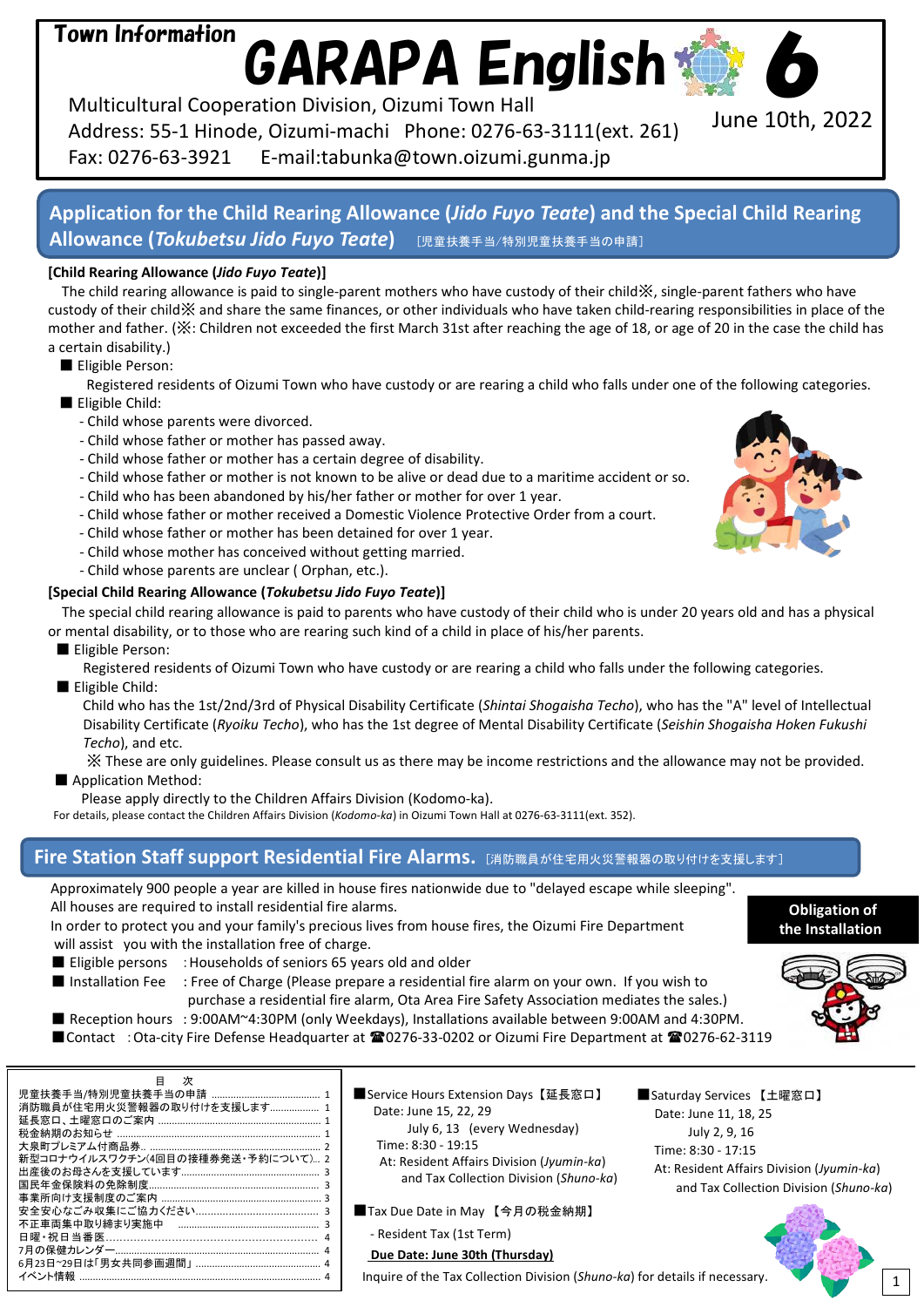### **Oizumi Town Premium Vouchers** [大泉町プレミアム付商品券]

The Oizumi Town Society of Commerce and Industry (*Oizumi-machi Shoko-kai*) will publish "Premium Vouchers" to stimulate the local economy sluggish in COVID-19. This is a great gift certificate that allows you to purchase ¥7,500 worth of goods for ¥5,000.

■ **Price: ¥5,000 per booklet (Premium rate: 50%), You can purchase up to 2 booklets.**

## ■ Value of the booklet:

¥7,500 per booklet (one ticket is ¥500, and 15 tickets in total) Example how to write ・ A ticket: 5 pcs. on a Reply-paid-postcard (can be used for Large Stores + General Stores + Restaurants) ・ B ticket: 7 pcs. **Sending Address** Back (Keep it blank) (can be used for General Stores + Restaurants) ・ C ticket: 3 pcs. Blue Stamp 370-0523 (can be used for only Restaurants) Keep this side Blank 63円(Yen) Yoshida, Oizumi-machi Attn.: Premium Vouchers ■ Period of use: Sep/10/2022 (Sat.) ~ Feb./28/2023 (Tue.) 往信 Society of Commerce ■ Date and Location of Sale: The lottery result and etc. will be printed. September 10 th (Sat.) and 11th (Sun.) at the Town Kominkan Make sure Oizumi Town and Industry [Addr: 2465 Yoshida] **Your Address Back (Your details)** this September 12th (Mon.) at Izumi-no-Mori [Addr: 4-7-1 Asahi] Kanii 2467 17 - SE EL Green Stamp ■ Eligibility: Residents of the town are eligible. 1) Your Name Your Postal Code 2) Your Address 63円(Yen) ■ How to apply: and Postal Code Please fill out required information on a Reply-paid-postcard **MARK STATE** 3) Your Contact (*Ofuku Hagaki*) and send it to the Oizumi Town Society **Your Name Phone Number** of Commerce and Industry (*Oizumi-machi Shoko-kai*) by mail. 4) Quantities You can apply for up to 2 booklets. Your Address vou want to purchase (If you do not indicate your request quantity on the card, (Up to 2 booklets)it will be one booklet.) If there are too many applicants, a lottery will be held. H Fanto ■ **Application Deadline : July 11th (Mon.)** ※ **Postmark deadline**

For details, please contact the Oizumi Town Society of Commerce and Industry (*Oizumi-machi Shoko-kai)* at 0276-62-4334.

#### **COVID-19 vaccination (Sending the fourth vaccination ticket /Resevation** [新型コロナウイルスワクチン(4回目の接種券発送・予約について)]

The 4th vaccination will be administered from July onwards to those who have received the third vaccination and are  $\Omega$  60 years of age, and over or ② between 18 and 59 years of age and have an underlying medical condition or are deemed by a physician to be with high risk of developing severe illness.

#### 【**Persons of 60 years of age and avobe**】

Pre-vaccination Screening Questionnaire with vaccination coupons, etc. will be enclosed with the schedule 5 months after the 3rd vaccination and notified individually, so reservations are not required. If the schedule, time, etc. are inconvenient, please contact the town call center ( $\pi$  55-4661).

#### 【**Persons between 18 and 59 years of age and have an underlying medical condition**】

Pre-vaccination Screening Questionnaire with vaccination coupons, etc will be sent to those who have already received the 3rd vaccination at the specified venues by the town and have indicated that they have an underlying disease at the time of the request survey for the first (1st and 2nd) vaccinations in 2021, along with information on how to make an appointment.

#### ■ **Range of underlying medical conditions** Persons who fall under the following condition (1) or (2)

(1)People with any of the following illnesses or conditions from  $\mathbb{O}$  to  $\mathbb{Q}$ , and under medical treatment or hospitalized.

① Chronic respiratory disease, ② Chronic heart disease (including hypertension), ③ Chronic kidney disease, ④ Chronic liver disease

- (cirrhosis, etc.), ⑤ Diabetes mellitus being treated with insulin or oral medication or diabetes mellitus concurrent with other diseases, ⑥ Blood diseases (except. Iron deficiency anemia is excluded), ⑦ Diseases that reduce the function of the immune system (including
- malignant tumors under treatment), ⑧ Receiving treatment that reduces the function of the immune system, such as steroids,
- ⑨ Neurological or neuromuscular diseases associated with abnormalities of immunity, ⑩ Normal state of decreased body functions due to neuromuscular diseases or neuromuscular diseases associated with abnormalities of immunity, ⑪ Chromosome abnormalities ⑫ Severe mental and physical disabilities (a condition in which severe physical disability and severe intellectual disability overlap), ⑬ Sleep apnea syndrome, ⑭ Severe mental illness (hospitalized for treatment of mental illness, holders of the Mental Disability Health and Welfare Handbook, or those who fall under "severe and continuous" in medical care for services and supports for persons with disabilities
- (outpatient mental health care)) or intellectual disability (holders of the Ryoiku Techo)
- ※ For specific underlying medical consitions, please contact the town call center (☎ 55-4661).
- (2) Obese people who meet BMI 30 or above.
- ※BMI is an index for determining obesity.
	- Calculation method : BMI = weight (kg) / (height m x height m)
- Reference for BMI 30 : 170 cm in height and approx. 87 kg in weight; 160 cm in height and approx. 77 kg in weight.

## 【**Persons who need to apply to receive the vaccination ticket by mail** 】

- Persons who have received the 3rd vaccination and meet one of the following conditions
- ①Persons who forgot to declare that they have an underlying medical condition at the time of their 1st vaccination.
- ②Persons who were vaccinated their 1st vaccination at Mass vaccination center, etc. instead of specified venues by the town.
- ■Application Method: Apply by phone to the town call center (☎55-4661) or through the website of the town (Vaccination tickets will be sent after the application is received). Please refer to the enclosed information and make an appointment.
- ■Deadline of the application : June 30th (Thu.)
- ■Others: Those who have moved in after the completion of the 3rd vaccination are requested to come to the Health Promotion Division
- (kenko-zukuri-ka) with their vaccination record (vaccination certificate, etc.) and an identification document. ※For more information, contact the Health Promotion Division (Kenko Zukuri-ka) at  $\blacksquare$  0276-62-2121



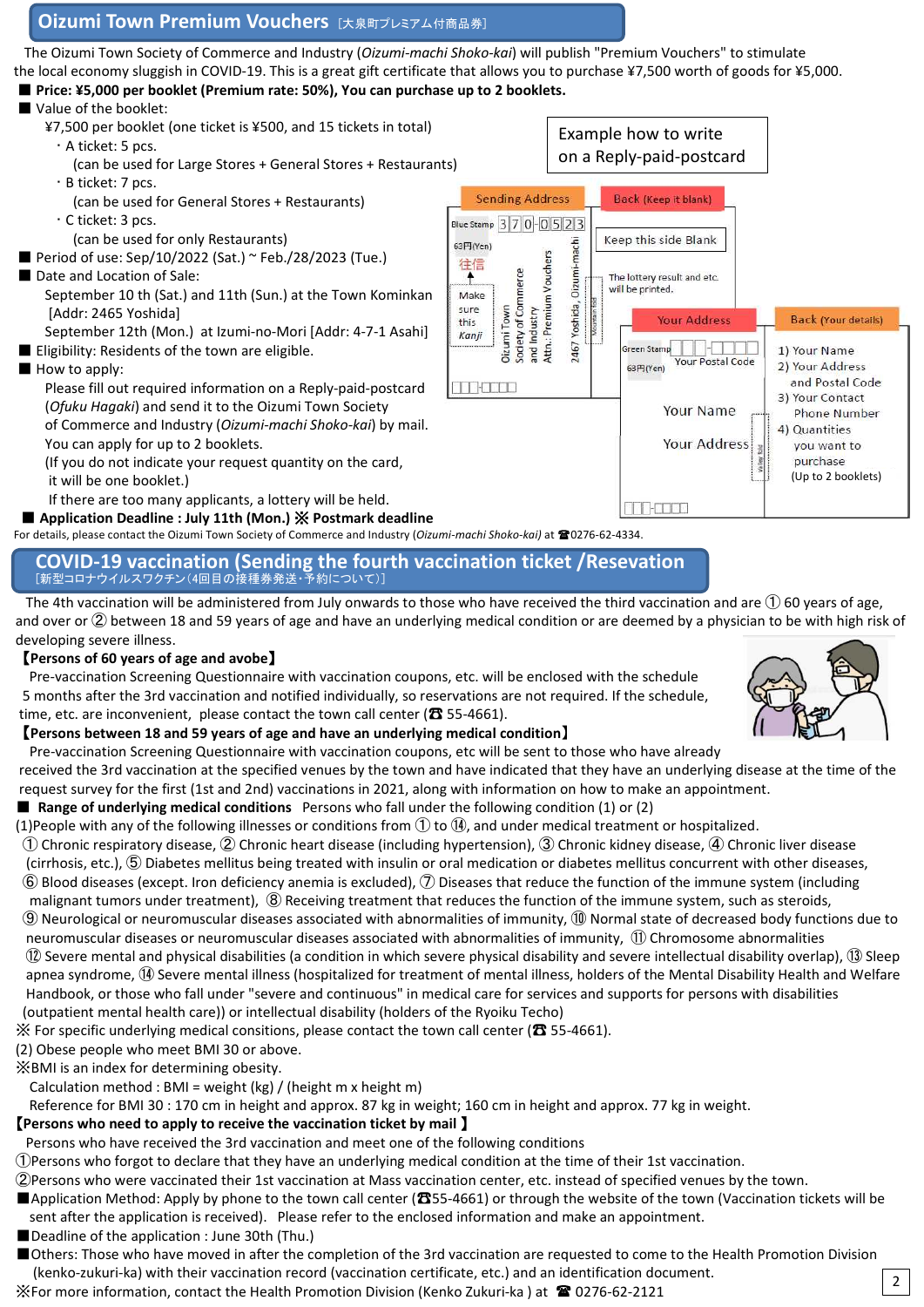#### **The town is supporting postpartum mothers.** [出産後のお母さんを支援しています]

The town offers a postpartum care project for postpartum mothers and babies who need midwives to provide physical and mental care, breast care, and other childcare support.

#### ■ Eligible Persons:

Children under 2 months of age and their mothers who are registered in the town, and who are unable to receive sufficient assistance with housework and childcare from their family, and who meet the following condition of  $(1)$  or  $(2)$ . (except those who need medical treatment.)

- ①: Those who are concerned about the recovery of their physical functions after childbirth and who are deemed to need health guidance.
- ②: Those who are concerned about the childcare and who are deemed to need health guidance.
- Contents of Care:

Consultation on childcare, such as Breastfeeding consultation, Breastfeeding guidance, Breast care, Teaching how to bathe a baby, and etc. Providing places for mothers to rest.

#### ■ Location:

Tatebayashi Kose General Hospital [Addr.: 262-1 Narushima-Cho, Tatebayashi-Shi] Suzuki *Josan-in* [Addr.: 250-7 Maruyama-Cho, Ota-Shi], Manaka Iin [Addr.: 3-4-5 Hon-Cho, Tatebayashi-Shi] Obstetrics and Gynecologist Tatedebari Sato Hospital [Addr.: 96 Wakamatsu-Cho, Takasaki-Shi]

- Available Time: 9:30 17:30
- Fee: ¥2,000 per day (including lunch)
- Application Method:

Apply to the Health Promotion Division (*Kenko-Zukuri-ka*) directly or by phone. (No direct application to medical institutions is accepted. Please consult with the Health Promotion Division (Kenko-Zukuri-ka) in advance for use and contents of care. For details, please contact the Health Promotion Division (Kenko-Zukuri-ka) at 10276-62-2121.

## **Contribution Payment Exemption System for National Pension 国民年金保険料の免除制度】**

If you have difficulty paying the contributions for the national pension due to a decrease in income, unemployment, or etc., you can apply for exemption or payment postponement. Please note that you may not be able to receive your pension (Old-age, Disability, or Survivor's Basic Pension) in the future if you fail to pay your contributions without applying for the exemption system. **[Exemption System]**

If the previous year's income of you, your spouse, and your head of household are below a certain amount individually, your contribution amount may be exempted in full or partially.

#### **[Payment Postponement System]**

If previous year's income of you (under 50 years old) and your spouse are below a certain amount individually, you may be eligible for payment postponement.

- Application start date: July 1st (Fri.) (from July 2022 to June 2023)
- Application Location: Apply to the Resident Affairs Division (*Jyumin-ka*) or Ota Pension Office (*Ota Nenkin Jimusho*) directly.
- Things to bring: Pension Handbook or documents showing your "My Number", Seal (*Inkan*), and your ID (*Zairyu Card*, etc.)
	- If you are unemployed, please bring your "*Rishokuhyo* (Documentation of unemployment)"
		- or "*Koyohoken Jyukyu Shikakusha Sho* (Certificate of employment insurance benefits)".
- ※ You can apply retroactively up to two years and one month prior to the time of application. For details, please contact Ota Pension Office (Ota Nenkin Jimusho) at <sup>22</sup>0276-49-3716 or the Resident Affairs Division (Jumin-ka) at <sup>22</sup>0276-63-3111 (ext. 535).

### **Support Measures for Business Owner**s **in Oizumi** [事業所向け支援制度のご案内]

The town has established a new support program to assist business owners in town that are affected by COVID-19 infection and rising prices. In addition, there are other subsidy programs for business owners, such as facility investment and/or business offices expansion. Please take advantage of these programs. Application forms are available at the counter of the Economic Promotion Division (Counter No. 3 on the 1st floor), and it can be downloaded from the Oizumi Town homepage.

※ For details, please contact the Economic Promorion Division (*Keizai-Shinko-ka*) at 0276-63-3111 (ext. 553).

■ Application Method:

Submit the required documents to the Economic Development Division directly or sinding by post.

### **For Safe and Secure Trash Collection** [安全安心なごみ収集にご協力ください]

In the town, a fire incident occurred since the garbage that had been put out at the garbage station at midnight caught fire. In addition, fires and exlosions have occurred across the country caused by garbage lest out during trash collection.

**Of the collection workers who were performing their duties.** A fire or explosion not only causes incinerators to break down and collection vehicles to be scrapped, but also endangers the lives

Batteries, mobile batteries, lighters, cassette cylinders, and spray cans, which can cause fires and explosions, are collected in orange containers as "hazardous materials" at the garbage station on the recycable waste collection day.

Also, please make sure that charcoal, rolls, and igniters used for barbecuses, etc. are completely digested, wrap them in wet newspapaer, etc., and put them in a plastic bag, then dispose of them on the burnable garbage day. Please put them in plastic bags and dispose of them on the burnable garbage day.

Please cooperate not only in reducing waste and recycling, but also in safe and secure farbage collection.

※ For details, please contact the environment maintanance section (Kankyo-Seibi-ka) at 0276-63-3111(ext. 561)

#### **Intensive Crackdown on Illegal Vehicles** [不正車両集中取り締まり実施中]

**Vehicles with expired licence plates or changed license plate** are illegal vehicles, and it is **a crime** to drive them! Oizumi Police Department is intensifying crackdown on illegal vehicles.